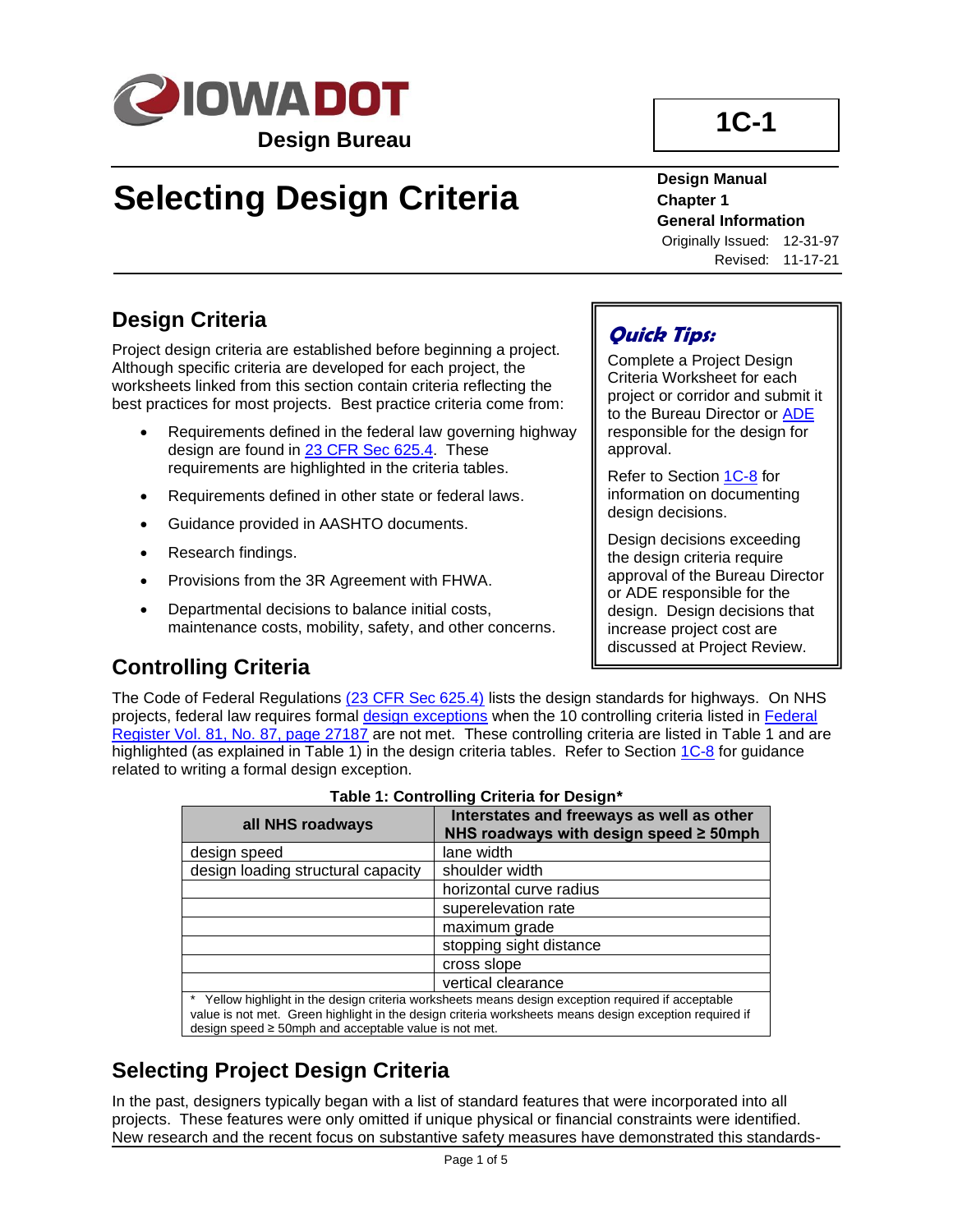based design approach normally yields suboptimal results. In a fiscally constrained condition, designing to these standards can result in a decrease in the safety and operations of the overall system, because when funds are invested in areas that do not provide a return on the investment, funding isn't available to correct more critical locations.

When selecting design criteria for a project within an existing corridor, designers should consider the safety and operations of the existing route for all users including bicyclists and pedestrians. Designers should identify areas with crash histories, locations where delays are common, and infrastructure durability problems, and analyze solutions for these problems. These solutions should be identified in the project design criteria. Designers should avoid investing in features that don't solve tangible problems and don't provide a cost effective improvements. They should instead focus on upgrading features that will solve tangible problems and provide cost effective improvements. Some features that don't show up on standardized criteria lists, such as intersection type, can provide significant improvements and should be considered for incorporation into the project.

A benefit-cost (B/C) analysis is the most reliable method to determine the cost effectiveness of design solutions. For a project that is not within an existing corridor, a direct safety analysis of the system is not available, but similar routes can be evaluated. The Highway Safety Manual and CMF Clearinghouse are useful tools designers should consult when determining the correct design criteria for a given project.

## **Design Criteria Worksheets**

For each project, a project design criteria worksheet is developed by the project PMT or developed with a project concept statement. A completed Project Design Criteria Worksheet is approved by the Office Director or ADE responsible for the design of the project.

The following design criteria worksheets contain design elements based upon various roadway types:

| <b>Rural Interstates</b> | <b>Rural Expressways</b> | <b>Rural Two-lane Highways</b> | Ramps |
|--------------------------|--------------------------|--------------------------------|-------|
| Urban Interstate         | Urban Expressways        | Urban Two-lane Roadways        |       |

#### **Secondary Roads**

The design criteria worksheets apply to the primary roadway system. Secondary roads are designed to guidelines within Instructional Memorandum (I.M.) [No. 3.210](https://www.iowadot.gov/local_systems/publications/im/3210.pdf) or guidelines specifically requested by a county or city.

The following worksheet is for project documentation:

#### [Secondary Roads](01c-01/SecondaryRoads.xlsm)

#### **Rural Areas**

Roadways in rural areas are usually designed for higher speeds, serve longer trips with minimal interruption to through movements, and are usually located outside of boundaries established by state and local officials.

#### **Urban Areas**

Urban roadways are usually designed for lower speeds, have a high number of access points which interrupt through movements, usually serve multiple modes of travel, and have a higher traffic density. Designers need to consider future growth, as it could change the limits of the existing urban area.

A roadway within a corridor may change from a rural environment to an urban environment. Designers should understand criteria from both types of roadways in order to blend the two areas together as the roadway transitions from one area to the other.

Designers should also understand the differences between reconstruction and [3R](01b-01/3R.pdf) projects.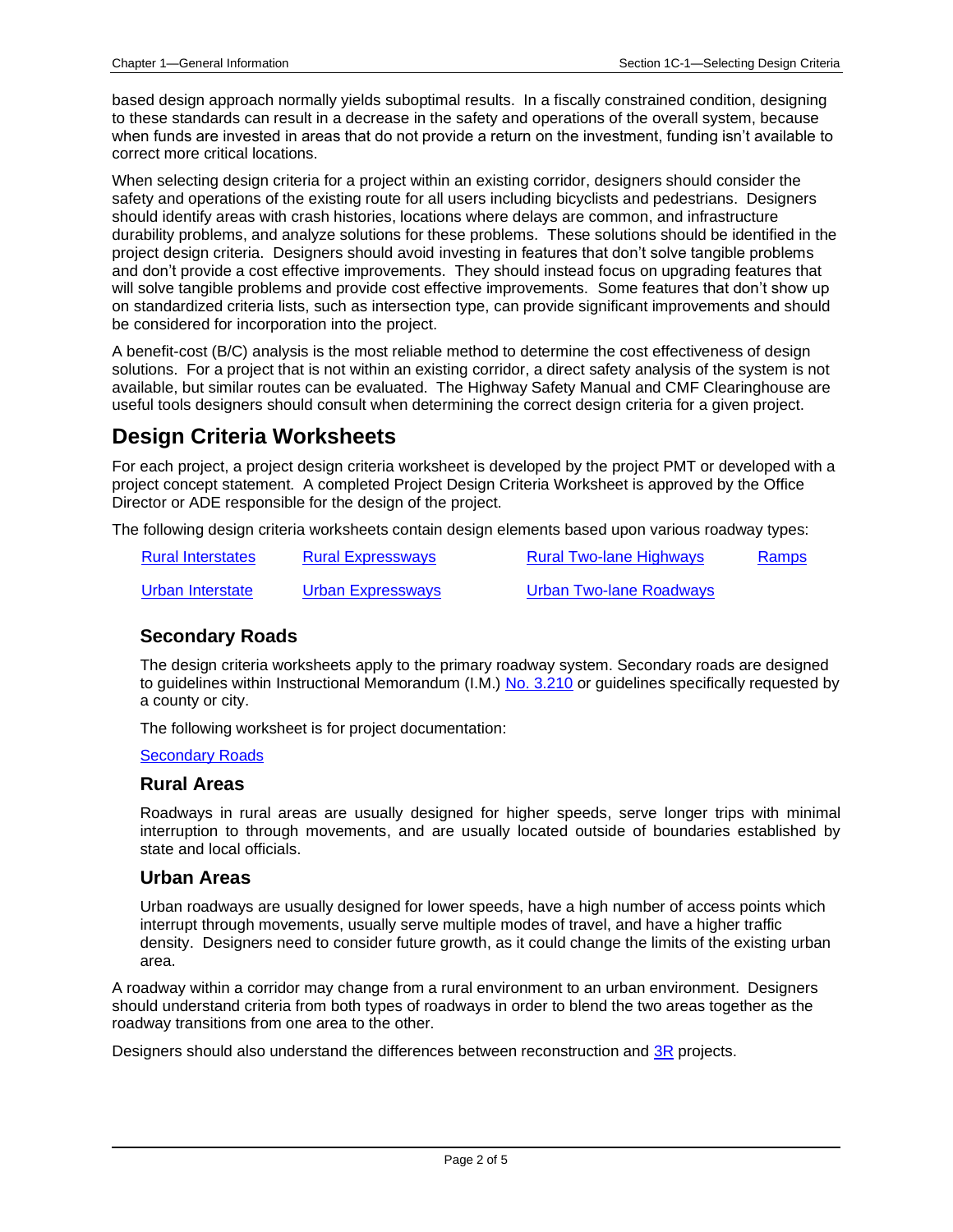#### **Reconstruction**

Reconstruction projects include overlays adding more than 4″ (typically) of pavement structure, inlays, new construction, and conversion of a two lane roadway to a four lane roadway, or any project on the Interstate. The same design criteria worksheets listed above are used for reconstruction projects.

#### **Resurfacing, Rehabilitation, and Restoration (3R)**

[3R](01b-01/3R.pdf) projects include overlays adding 4 inches or less (typically) of pavement structure (not on the Interstate system). The 3R Agreement outlines allowable exceptions to the reconstruction design criteria. Contact the [Methods Engineer](01B-02/MethodsEngineer.pdf) for a copy of the current 3R Agreement.

[3R Project Design Criteria Worksheet](01c-01/3R.pdf)

### **Working within Project Constraints**

To meet the constraints of a project, a roadway element may need to be designed using values less than the acceptable values listed in the worksheets. A case such as this requires judgment and serious consideration of many factors:

- The type of project (i.e., new construction, reconstruction, or [3R\)](01b-01/3R.pdf).
- The functional classification of the road, the amount and character of the traffic, and the crash history of the road. A crash analysis may need to be performed.
- The degree of variance from the acceptable value.
- The effect the variance has on the safety and operation of the facility, and its compatibility with adjacent sections of the roadway.
- How the feature will affect other criteria.
- The introduction of mitigating features (e.g. pavement markings, signing, delineation, or rumble strips).
- The impact of the full variance on scenic, historic, or other environmental features.

During the concept field review, record existing features such as foreslopes, [provided clear zone](01b-01/ProvidedClearZoneDistance.pdf)  [distance,](01b-01/ProvidedClearZoneDistance.pdf) shoulder cross-slopes, and shoulder widths to aid in the selection of an appropriate design concept. Having a record of the features is important since meeting the initial design criteria for one feature may require significant improvements to other features. Understanding how all the features affect each other will help to avoid designing projects that can escalate beyond their initial scope, both in cost and in type of work. Consider all design options and select the best overall design that will balance safety and funding.

#### **Safety Repairs**

Safety repairs should be addressed whenever possible. Expecting safety repairs to be included in future resurfacing projects can lead to a steady degrading of the highway system as repairs are continually delayed. Because funds are limited, targeting funds towards projects that will provide the best value is very important. Funding spent completing repairs that provide marginal safety benefits in one area may be better spent repairing more pressing safety issues in other areas.

#### **Mitigation Strategies**

If a project element cannot be designed to meet the acceptable values recommended in the criteria worksheets, designers should consider how mitigation strategies may help to reduce operational or safety problems. A list of possible mitigation strategies is included in Chapter 4 of Mitigation Strategies for Design Exceptions at

<http://safety.fhwa.dot.gov/geometric/pubs/mitigationstrategies/index.htm>

### **Examples: Adjusting for Overlays**

Typically, repair projects involve an overlay which consequently adds height to the roadway. This can result in a vertical drop at the edge of a paved shoulder. Erosion and settlement tend to increase this drop. To avoid vertical drops at the edge of a paved shoulder, the foreslope and the shoulder should be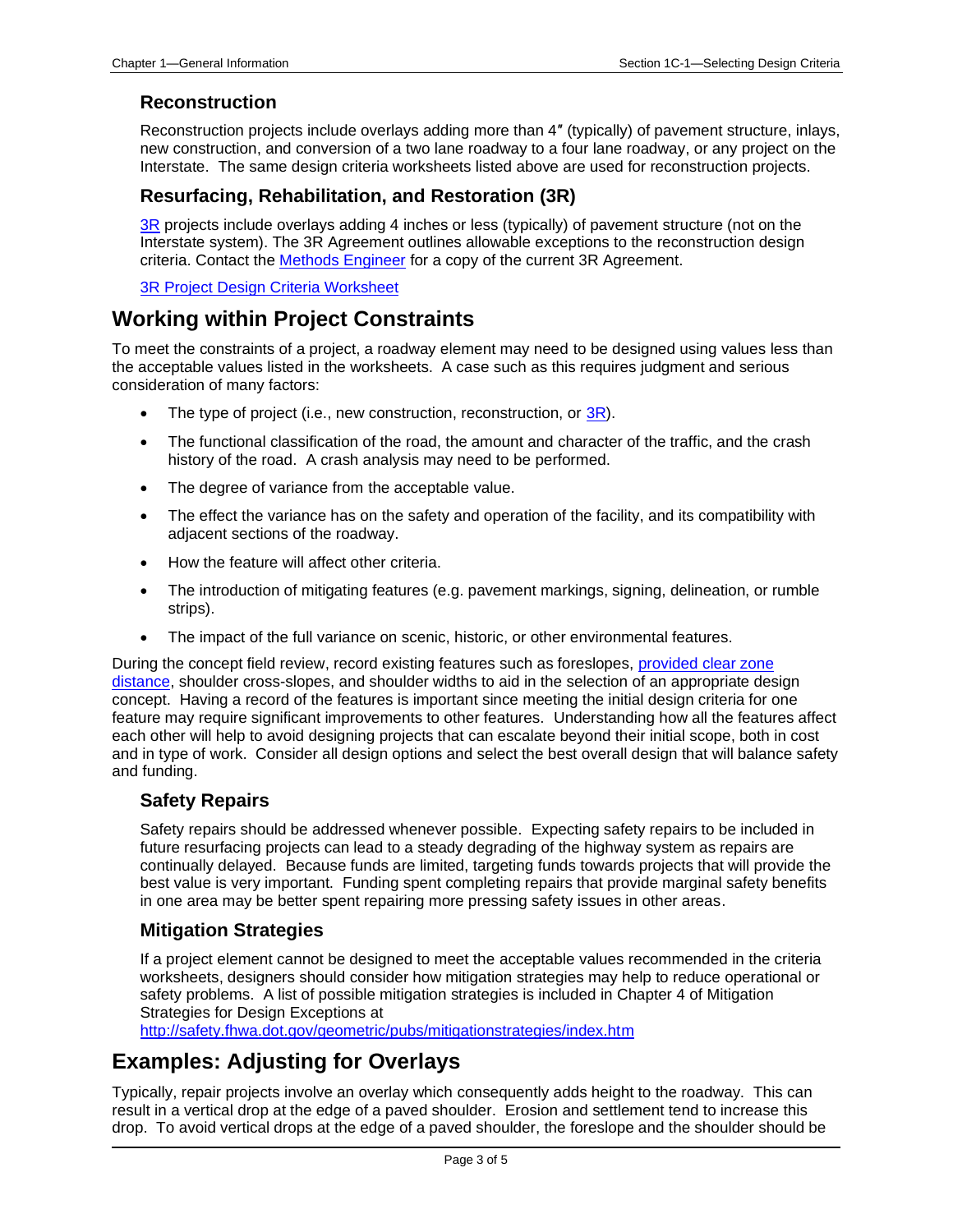adjusted to meet at the same elevation. To achieve this balance, three options are available: steepening shoulders, steepening slopes, and narrowing shoulders. The first step for determining the appropriate design for the project is to evaluate which features can be adjusted and still maintain, at a minimum, the acceptable values in the design criteria tables listed above.

Steepening shoulders to 6%.

Table 2 shows the thickness of overlay that can be accommodated by building 6% shoulders rather than 4%.

| shoulder width<br>(feet) | thickness gained by changing<br>from 4% to 6% shoulder slope<br>(inches) |
|--------------------------|--------------------------------------------------------------------------|
|                          | 0.24                                                                     |
| 2                        | 0.48                                                                     |
| 3                        | 0.72                                                                     |
| 4                        | 0.96                                                                     |
| 5                        | 1.20                                                                     |
| 6                        | 1.44                                                                     |
|                          | 1.68                                                                     |
| 8                        | 1.92                                                                     |
| 9                        | 2.16                                                                     |
| 10                       | 2.40                                                                     |
| 11                       | 2.64                                                                     |
| 12                       | 2.88                                                                     |

**Table 2**

**Note:** Where bicyclists currently are, or are expected to be, accommodated shoulders should not be steepened beyond 4%.

Steepening foreslopes.

4:1 foreslopes are generally considered acceptable; however, many types of guardrail, including some cable guardrail, are not designed for slopes steeper than 6:1. Existing guardrail should be analyzed if slopes are steepened. In some situations, 3:1 slopes are acceptable, but clear zone and many other factors need to be considered prior to designing a 3:1 slope. Slopes steeper than 4:1 will not typically be approved on Interstate routes. Table 3 shows the width of foreslope reconstruction required to tie into an existing slope for various overlay depths. To avoid erosion issues and the expense of erosion control features, rock fillets are desirable if the width of the fillet does not exceed 4 feet. When the width is greater than 4 feet, a rock fillet can appear to be a shoulder, so earth fill is more desirable. Whenever earth fill is required, consider upgrading the foreslopes to the preferred values since the equipment and erosion control measures will already be in place.

| Table 3                                              |     |     |     |  |
|------------------------------------------------------|-----|-----|-----|--|
| width required to intersect existing slope (in feet) |     |     |     |  |
| existing slope                                       | 6:1 | 6:1 | 4:1 |  |
| proposed slope                                       | 4:1 | 3:1 | 3:1 |  |
| Inches of added height                               |     |     |     |  |
|                                                      |     | 0.5 |     |  |
| 2                                                    |     | 1.0 | 2   |  |
| 3                                                    | 3   | 1.5 | 3   |  |
|                                                      |     | 2.0 |     |  |
| 5                                                    | 5   | 2.5 | 5   |  |
| 6                                                    | 6   | 3.0 | 6   |  |
|                                                      |     | 3.5 |     |  |
| 8                                                    | 8   | 4.0 | 8   |  |
| 9                                                    | 9   | 4.5 | 9   |  |
| 10                                                   | 10  | 5.0 | 10  |  |
|                                                      | 11  | 5.5 |     |  |
| 12                                                   | 12  | 6.0 | 12  |  |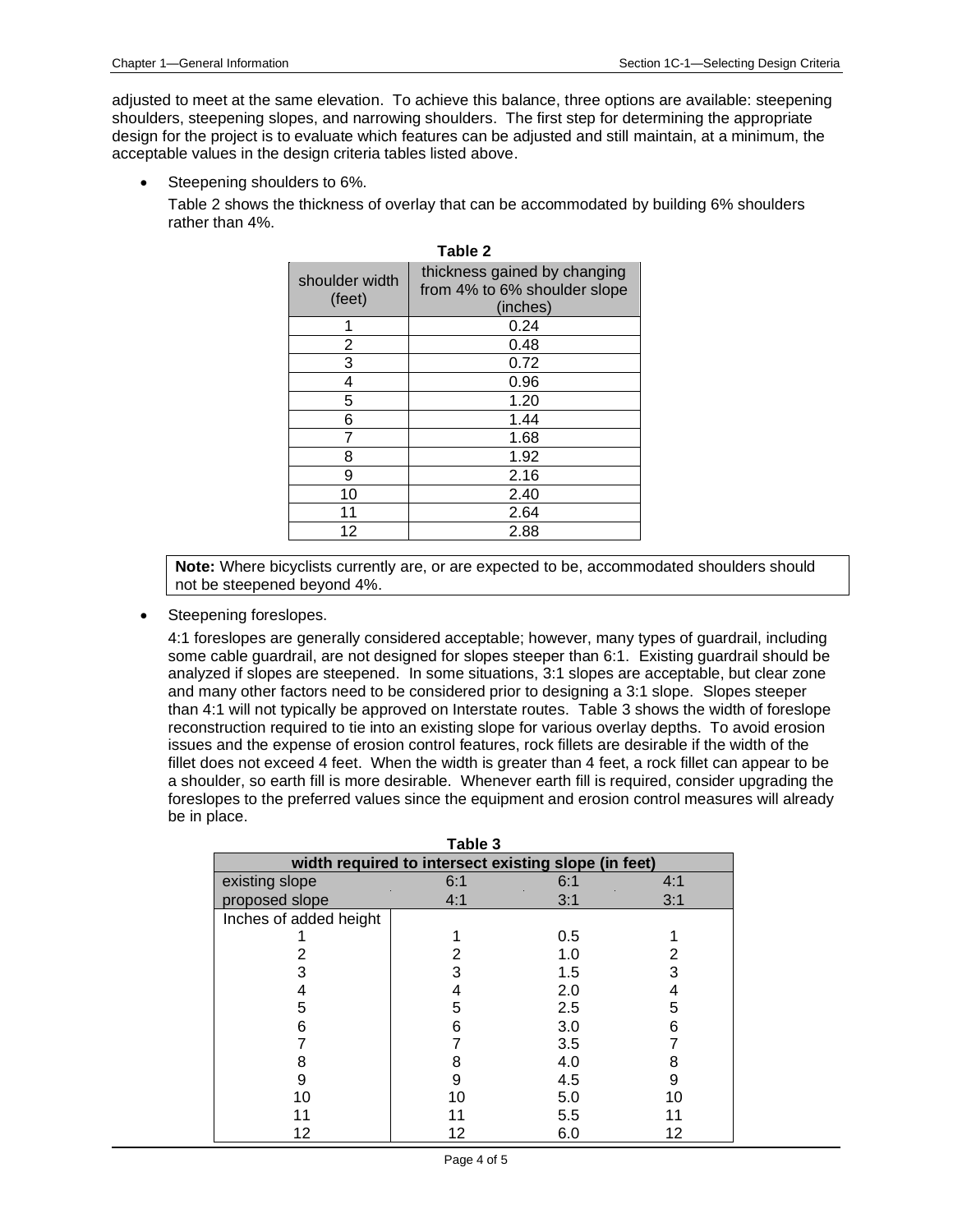• Narrowing shoulders.

In some situations, e.g. interstate inside shoulders, Iowa DOT builds shoulders wider than AASHTO minimums. In that case, the inside shoulder can be narrowed; however, the outside shoulder needs to be reviewed as well.

**Note:** Do not narrow shoulders where bicyclists currently are, or are expected to be, accommodated.

[Example 1C-1\\_1: Overlay Project](01c-01/Example_Problem_1C-1_1.pdf)

Example [1C-1\\_2: Interstate Overlay Project](01c-01/Example_Problem_1C-1_2.pdf)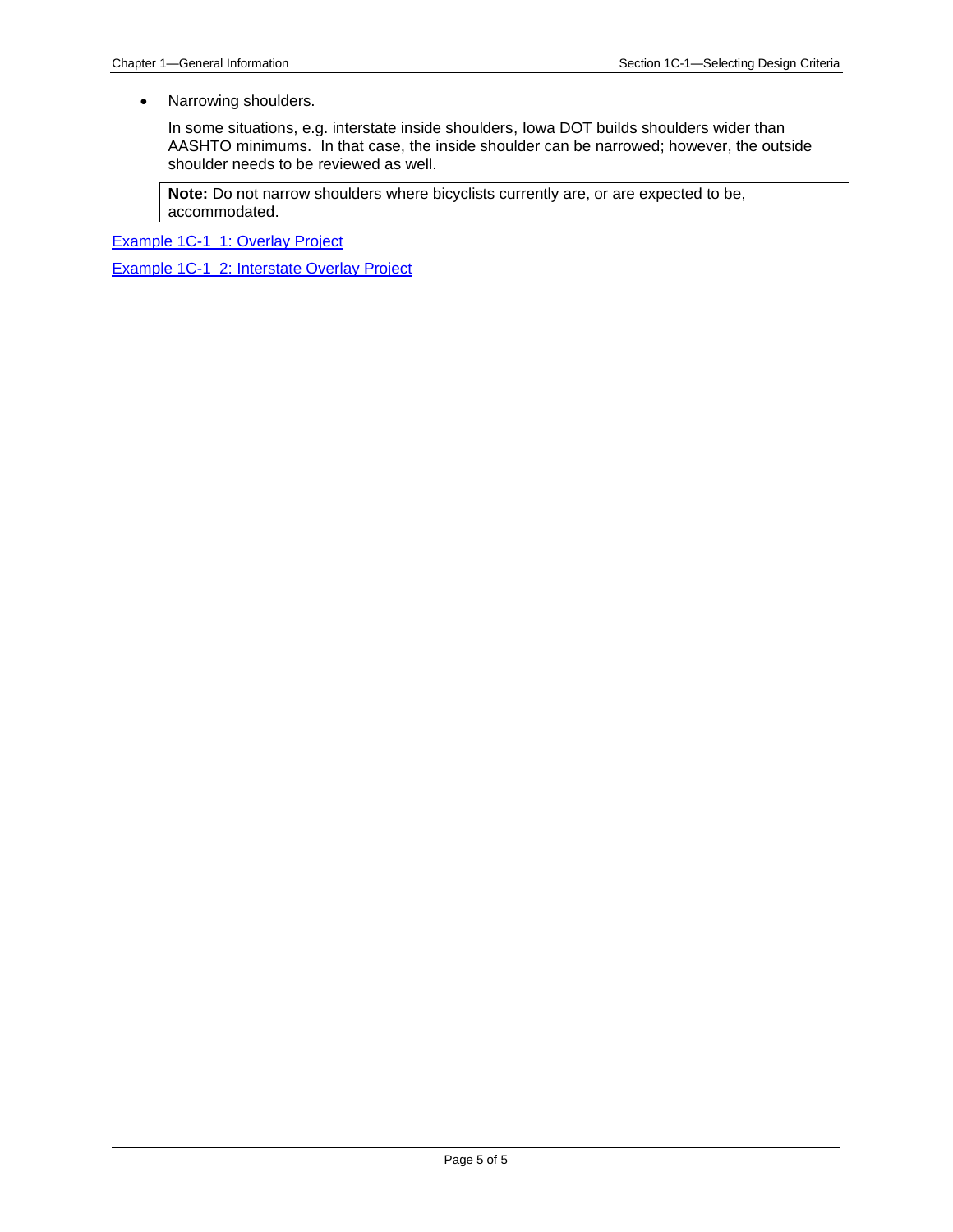# **Chronology of Changes to Design Manual Section:**

# **001C-001 Selecting Design Criteria**

| 11/17/2021 | Revised<br>Revised Selecting Project Design subsection to state designers should consider the safety and operations of the<br>existing route for all users including pedestrians and bicyclists.                                                                                                                                                                                                                                                                                                                                                                                                                                                                                                                                                                                                                                                                                                                                                                                                                                                                                                                                                                                                                                  |
|------------|-----------------------------------------------------------------------------------------------------------------------------------------------------------------------------------------------------------------------------------------------------------------------------------------------------------------------------------------------------------------------------------------------------------------------------------------------------------------------------------------------------------------------------------------------------------------------------------------------------------------------------------------------------------------------------------------------------------------------------------------------------------------------------------------------------------------------------------------------------------------------------------------------------------------------------------------------------------------------------------------------------------------------------------------------------------------------------------------------------------------------------------------------------------------------------------------------------------------------------------|
| 4/29/2019  | Revised<br>No changes within the text of the section. Updated design criteria worksheet references to AASHTO Greenbook 7th<br>edition. Adjusted preferred outside lane width for Rural Expressways, Urban Multilane Roadways, and Rural<br>Interstates from 14 feet to 12 feet. For Rural Expressways and Urban Multilane Roadways, adjusted preferred 4 foot<br>paved shoulder width to 6 feet, and adjusted acceptable 2 foot paved width to 0 feet. Adjusted preferred lane widths<br>for Rural Two-Lane Highways and Urban Two-Lane Roadways from 14 feet to 12 feet. Adjusted preferred effective<br>shoulder widths for urban roadways from 6 feet to 4 feet and from 2 feet to 0 feet. Adjusted acceptable effective<br>shoulder widths for urban roadways from 2 feet to 0 feet.                                                                                                                                                                                                                                                                                                                                                                                                                                          |
| 5/26/2017  | Revised<br>Retitled Urban Multi-lane Roadways as Urban Expressways. Modified the new bridge width for the curb and gutter<br>sections for the Urban Two Lane Roadway and Urban Expressway Arterials in the spreadsheet.                                                                                                                                                                                                                                                                                                                                                                                                                                                                                                                                                                                                                                                                                                                                                                                                                                                                                                                                                                                                           |
| 12/8/2016  | Revised<br>Added in information regarding controlling criteria.<br>Added information regarding selecting project design criteria.<br>Added information into tables to contact FHWA if width bridge does not meet acceptable criteria.                                                                                                                                                                                                                                                                                                                                                                                                                                                                                                                                                                                                                                                                                                                                                                                                                                                                                                                                                                                             |
| 5/6/2014   | Revised<br>Revised Design Criteria Sheet (not filling in correctly and hyperlinks not working). Added worksheet and guidance for<br>secondary roads.                                                                                                                                                                                                                                                                                                                                                                                                                                                                                                                                                                                                                                                                                                                                                                                                                                                                                                                                                                                                                                                                              |
| 8/5/2013   | Revised<br>Revise Design Criteria Worksheets - worksheets were not filling in correctly. No values were changed.                                                                                                                                                                                                                                                                                                                                                                                                                                                                                                                                                                                                                                                                                                                                                                                                                                                                                                                                                                                                                                                                                                                  |
| 7/18/2013  | Revised<br>Replaced tables with new tables containing preferred and acceptable values. New tables eliminate design criteria for<br>transitional facilities (now handled by rural and urban criteria) and SUDAS functional class roadways (to avoid<br>potential mismatches with published SUDAS design guidance). Rewrote discussion of project design criteria to better<br>clarify process of establishing and documenting criteria. Added definitions for Rural and Urban areas. Moved<br>example problems out of main text and added in hyperlinks to example problems instead.                                                                                                                                                                                                                                                                                                                                                                                                                                                                                                                                                                                                                                               |
| 6/13/2012  | Revised<br>The following changes occur on the ByRoadway sheet:<br>Acceptable Design Criteria Based Upon Roadway Type under SUDAS Functional Class: effective shoulder width and<br>type (see Section 3C-4)<br>--Local-Residential rewritten for clarification<br>--Local-Commercial/Industrial rewritten for clarification between rural and urban with curb & gutter added<br>--Collector-Residential rewritten for clarification - changed curb & gutter from 2 to 1.5<br>--Collector-Commercial/Industrial rewritten for clarification between rural and urban with curb & gutter added<br>--Arterial-Residential rewritten for clarification - changed curb & gutter from 3 to 2<br>--Arterial-Commercial/Industrial rewritten for clarification between rural and urban with curb & gutter added<br>Preferred Design Criteria Based Upon Roadway Type under Roadway Type: change normal median width (ft) (if<br>applicable)<br>--changed Expressways/Freeways from 82 to 64<br>Preferred Design Criteria Based Upon Roadway Type under SUDAS Functional Class: effective shoulder width and<br>type (see Section 3C-4)<br>--Collector-Commercial/Industrial rewritten for clarification - changed curb & gutter from 3 to 2 |
|            | --Collector-Commercial/Industrial rewritten for clarification between rural and urban with curb & gutter added<br>--Arterial-Commercial/Industrial rewritten for clarification between rural and urban with curb & gutter added<br>The following change occurs on the BySpeed sheet:<br>Acceptable Values: Design Element<br>-- changed wording in parens of header<br>The following change occurs on the ShoulderPreferred_1 sheet:<br>Preferred Effective Shoulder widths for Two-Lane Highways (values shown in feet)                                                                                                                                                                                                                                                                                                                                                                                                                                                                                                                                                                                                                                                                                                          |

<sup>--</sup> Added line at the bottom for non-NHS routes with an existing ADT <3000